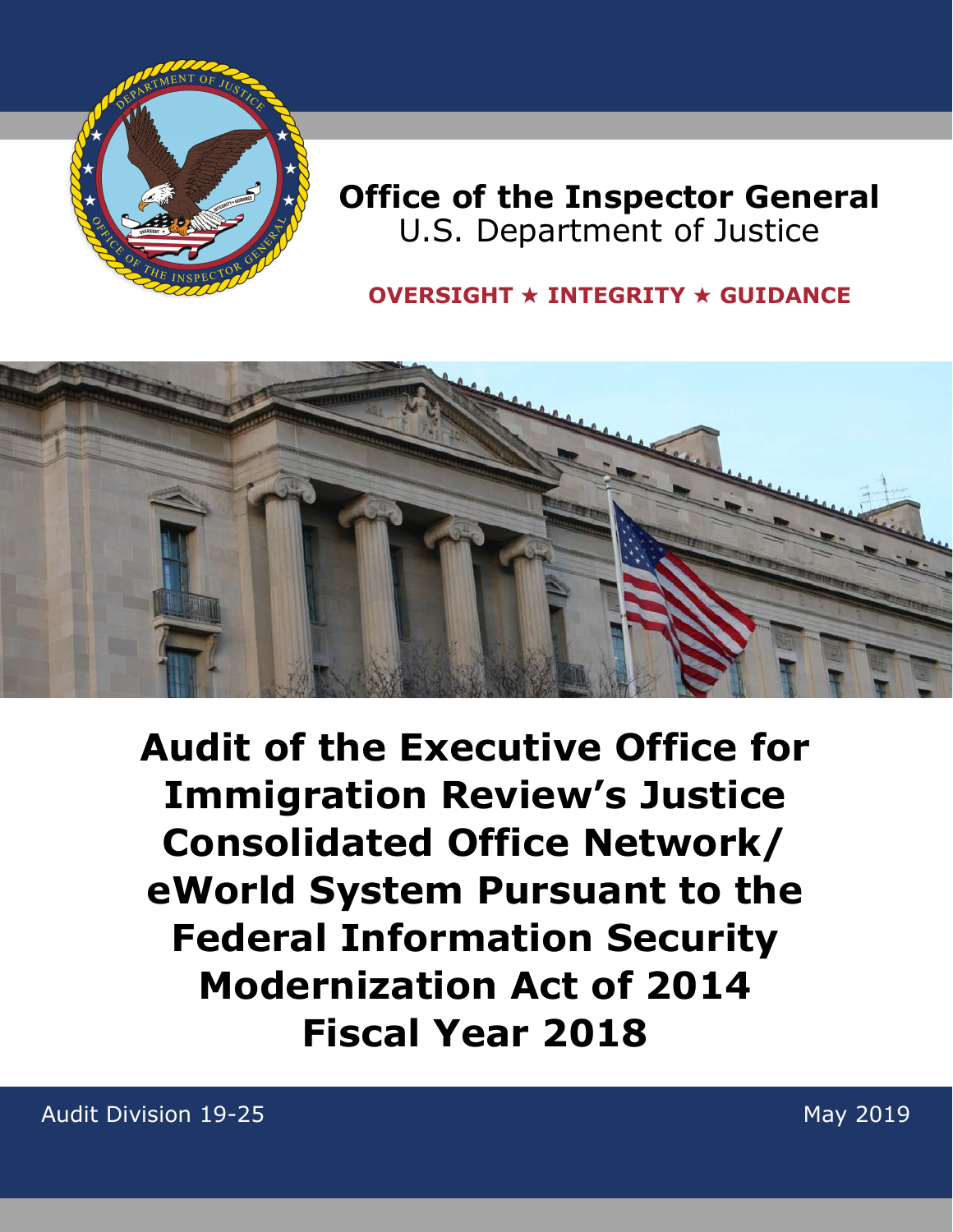

# Commentary and Summary

*Audit of the Executive Office for Immigration Review's Justice Consolidated Office Network/eWorld System Pursuant to the Federal Information Security Modernization Act of 2014 Fiscal Year 2018* 

#### **Objectives**

The objectives of this audit were to determine whether the Executive Office for Immigration Review's (EOIR) Justice Consolidated Office Network (JCON)/eWorld system's security program and practices were consistent with the requirements of the Federal Information Security Modernization Act (FISMA). In addition, the audit was designed to perform a vulnerability assessment of the JCON/eWorld system and to evaluate selected system security controls.

#### **Results in Brief**

The audit identified a weakness in one of the six control areas that needs to be strengthened to ensure EOIR's JCON/eWorld system and data are adequately protected.

#### **Recommendations**

This audit provides two recommendations for improving EOIR's JCON/eWorld system.

To ensure EOIR was immediately aware of the deficiencies identified during this audit, the auditors presented the finding to EOIR management prior to the issuance of this report. EOIR management concurred with the identified weakness.

#### **Public Release**

The OIG is publicly releasing this Commentary and Summary of the report rather than the full report itself because Inspectors General are required by FISMA to take appropriate steps to ensure the protection of information that, if disclosed, may adversely affect information security. Such protections shall be commensurate with the risk.

#### **Audit Approach**

KPMG LLP conducted this performance audit of EOIR's JCON/eWorld system under the direction of the Department of Justice Office of the Inspector General (OIG) and in accordance with Generally Accepted Government Auditing Standards (GAGAS) and the Office of Management and Budget (OMB) reporting requirements. The OIG reviewed KPMG LLP's report and related documentation for compliance with GAGAS. The OIG's review was not intended to enable the OIG to make a conclusion about the effectiveness of EOIR's information security controls. KPMG LLP is responsible for the attached auditors' report dated December 10, 2018, and the conclusions expressed in the report. The OIG's review disclosed no instances where KPMG LLP did not comply, in all material respects, with GAGAS and OMB reporting requirements.

#### **Background**

FISMA was passed by Congress and signed into law by the President in 2014. FISMA assigns responsibilities to federal agencies, the National Institute of Standards and Technology (NIST), and OMB to strengthen federal information system security. This includes directing NIST to develop standards and guidelines for ensuring the effectiveness of information security controls over information systems that support federal agencies' operations and assets, and requiring the head of each agency to implement policies and procedures to costeffectively reduce risks to an acceptable level.

Annually, agency Inspectors General are required to either perform an independent evaluation or contract an independent external auditor to perform an evaluation of the agency's information security program and practices to ensure the effectiveness of the program and practices. Each evaluation must include: (1) testing the effectiveness of information security policies, procedures, and practices of a representative subset of the agency's information systems; (2) an assessment (based on the results of the testing) of compliance with FISMA; and (3) separate representations, as appropriate, regarding information security related to national security systems.